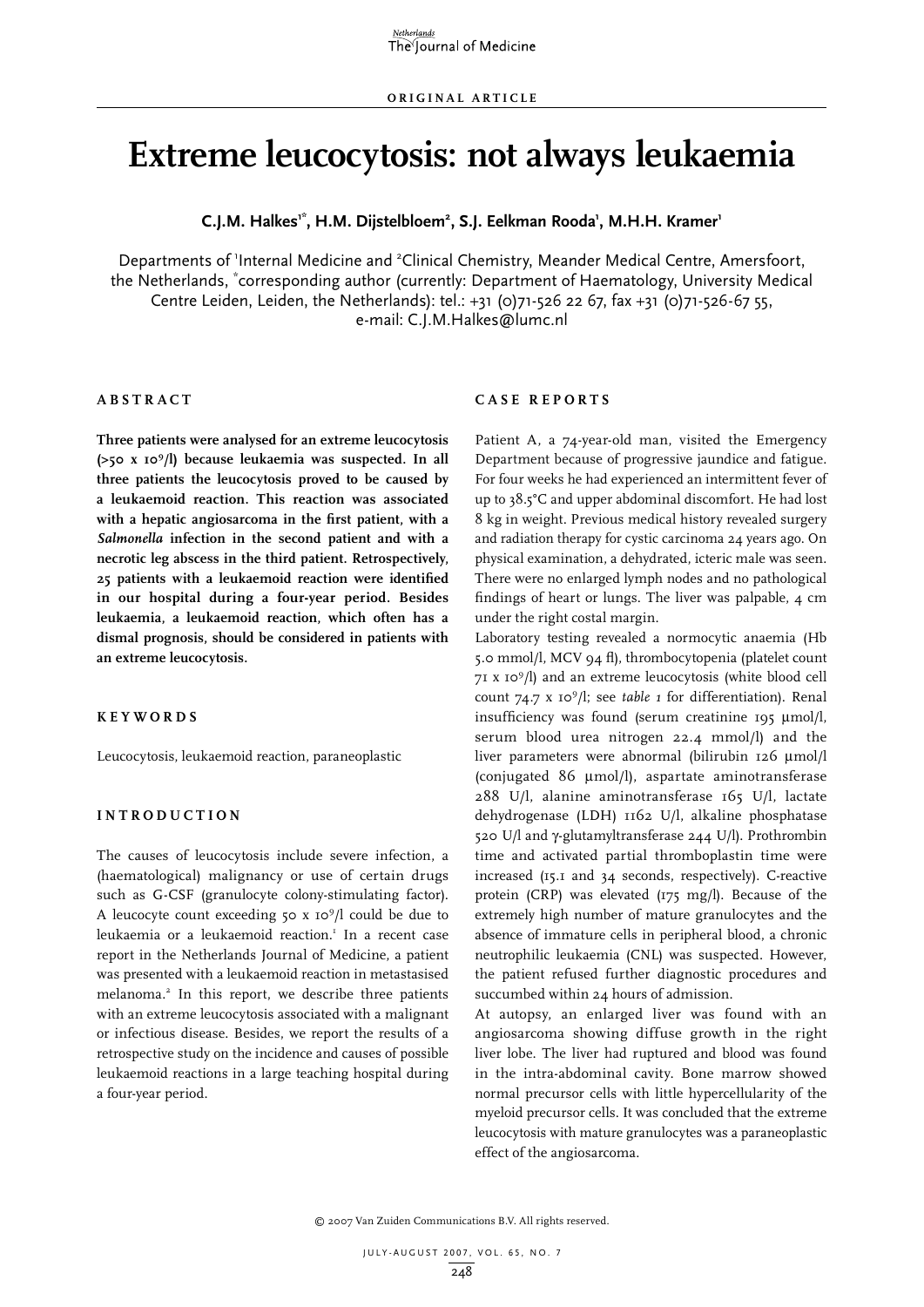# Netherlands<br>The Journal of Medicine

| <b>Table 1.</b> Differentials of peripheral leucocytes $(x 10^9/l)$ in patients A, B and C |                  |                  |                                          |                                            |  |  |
|--------------------------------------------------------------------------------------------|------------------|------------------|------------------------------------------|--------------------------------------------|--|--|
|                                                                                            | <b>Patient A</b> | <b>Patient B</b> | Patient C<br>First admission August 2003 | Patient C<br>Second admission January 2004 |  |  |
| Leucocytes                                                                                 | 74.7             | 92.2             | 58.7                                     | 224.2                                      |  |  |
| Eosinophilic granulocytes                                                                  | $\circ$          | $\circ$          | $\circ$                                  | $\circ$                                    |  |  |
| Basophilic granulocytes                                                                    | $\circ$          | $\circ$          | $\circ$                                  | $\circ$                                    |  |  |
| Band neutrophils                                                                           | 6.7              | $\circ$          | 2.3                                      | 22.4                                       |  |  |
| Segmented neutrophils                                                                      | 65.7             | 57.2             | 45.8                                     | 107.6                                      |  |  |
| Lymphocytes                                                                                | O.7              | Q.2              | 7.0                                      | 17.9                                       |  |  |
| Monocytes                                                                                  | 1.5              | 9.2              | I.2                                      | O                                          |  |  |
| Others:                                                                                    | $\circ$          | 17               |                                          | 76                                         |  |  |
| • Blasts                                                                                   | $\circ$          | $\circ$          | O                                        | 36                                         |  |  |
| • Promyelocytes                                                                            | $\circ$          |                  | 2                                        |                                            |  |  |
| • Myelocytes                                                                               | $\circ$          | IO               | O                                        | 18                                         |  |  |
| • Metamyelocytes                                                                           | $\circ$          | 6                | 2.                                       | 16                                         |  |  |
| • Erythroblasts                                                                            | $\circ$          | ∩                | O                                        |                                            |  |  |

Patient B, an 89-year-old woman, was admitted to the Department of Geriatric Medicine because of severe diarrhoea based on an infection with *Salmonella B*. Her medical history revealed resection of the sigmoid colon due to an adenocarcinoma eight years ago. For a year she had received blood transfusions at regular intervals because she had an anaemia based on myelodysplastic syndrome (MDS) (type refractory anaemia, MDS-RA). During the admission, her condition deteriorated, she developed a severe inflammatory response syndrome (SIRS), and the peripheral leucocyte count increased from 11.8 x 10<sup>9</sup>/l at admission to 92.2 x 109 /l in several days (see *table 1* for differentiation). Laboratory testing revealed a normocytic anaemia (Hb 5.3 mmol/l), increased LDH (2099 U/l) and CRP (175 mg/l). Because an acute leukaemia was suspected, bone marrow aspiration was performed. The bone marrow showed features of MDS-RA with trilineage dysplasia and 1.5% blast cells, so no features of an acute leukaemia. It was concluded that the leucocytosis was caused by the SIRS, probably based on the *Salmonella* infection. The patient was treated with systemic antibiotic therapy and fluid resuscitation. Her condition improved and the leucocyte number decreased to 7.2 x 109 /l in two weeks. Five weeks after admission she was able to return home.

Patient C, a 77-year-old woman, was admitted to hospital with an abscess of the left anterior tibial muscle. She had undergone coronary artery bypass grafting (CABG) ten years ago. Laboratory testing revealed a microcytic anaemia (Hb 4.9 mmol/l, MCV 72 fl), thrombocytopenia (platelet count 120 x 10<sup>9</sup>/l) and leucocytosis (leucocyte count  $46.7$  x 10<sup>9</sup>/l (with 43.0 x 10<sup>9</sup>/l mature neutrophilic granulocytes and no immature cells)). CRP was elevated (331 mg/l). Antibiotic treatment was started. After four days, the CRP had decreased (155 mg/l) but the leucocyte count had increased to 58.7 x 109 /l (see *table 1* for differentiation). Bone marrow aspiration and biopsy showed hypercellular bone marrow with dysplastic features such as micromegakaryocytes, decreased erythropoiesis and dysplastic myelopoiesis. The number of blast cells was not raised (0.5%). After the abscess was drained and the patient recovered, the leucocyte count dropped to 4.4 x 10<sup>9</sup> /l with a normal distribution. Granulocytes still showed hypogranular cytoplasm as a sign of myelodysplasia. It was concluded that she was suffering from MDS-RA and had experienced a leukaemoid reaction associated with a muscle abscess. After four months she was admitted again with a severe anaemia (3.6 mmol/l) and an extreme leucocytosis (214 x 10<sup>9</sup>/l; see *table 1* for differentiation). Repeated bone marrow biopsy showed 6% blast cells; therefore it was concluded that there was a progression to refractory anaemia with an excess of blasts (RAEB-t according to FAB classification, RAEB-1 according to WHO classification). Shortly after admission, the patient succumbed.

## **Re s u l t s of r et ros pect i ve ana l y sis**

We retrospectively investigated the prevalence of an extreme leucocytosis  $(>50 \times 10^9/l)$  in adult patients in the Meander Medical Centre Amersfoort during a four-year period (January 2000 to December 2003). In this period a white blood cell count  $>50$  x  $10^9/1$  was seen in  $147$ patients (*figure 1*). As no further information was available for four patients, we were able to analyse data from 143 patients. Ninety-three patients had leukaemia (63%). Twenty-five patients had received subcutaneous injections of G-CSF in order to decrease the leucopenic period after the administration of myelosuppressive chemotherapy (15 patients), or because they were being treated for a haematological malignancy according to a research protocol including the use of G-CSF (ten patients). The leukaemoid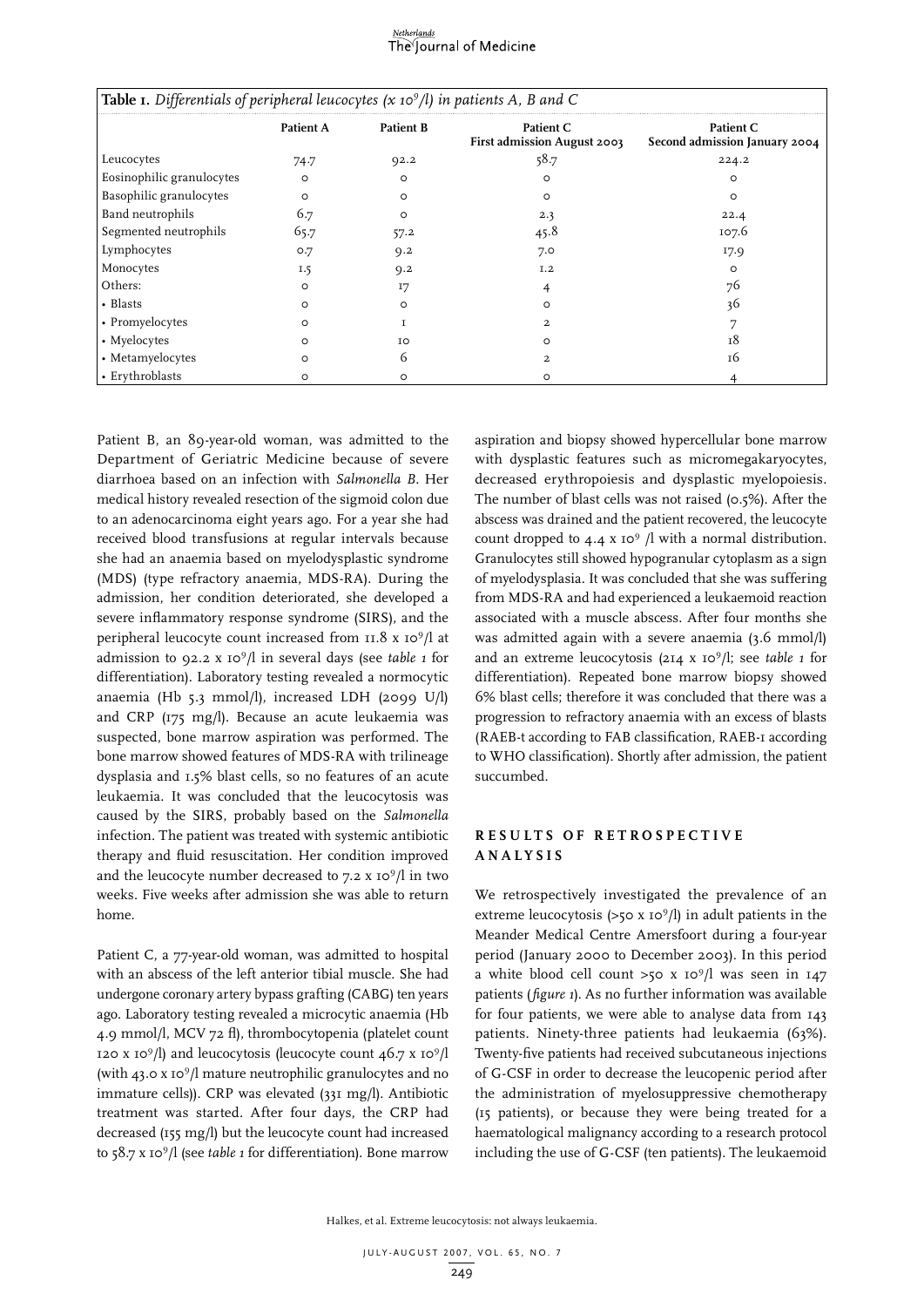#### Netherlands The Journal of Medicine



reaction in the other 25 patients appeared to be associated with other diseases (*table 2*). Nine patients had positive blood cultures for micro-organisms and 11 patients had a malignant disease. Of the remaining patients, one had a biliary pancreatitis, three patients had tissue necrosis due to ischaemia (two enteric, and one leg soft tissue), and one patient had a decompensated cirrhosis. Patient U suffered severe chronic obstructive pulmonary disease and was admitted with a pneumothorax and severe dyspnoea. He died within hours. A possible explanation for the extremely high white blood cell count in this patient could be a combination of severe stress and pneumonia. In both patients with cirrhosis (Patients N and W), the cirrhosis was caused by alcohol abuse. At the time of this investigation (January 2004) only seven of 25 patients were alive (mortality 72%). Ten patients died within two weeks of the leukaemoid reaction.

#### **D i s cu ssio n**

In the three patients described, leukaemia was considered to be a possible cause of the extreme leucocytosis. Based on bone marrow biopsies, however, a leukaemoid reaction

|              | Table 2. Patients with a leukemoid reaction without use of G-CSF |     |                                                                 |                   |              |           |                               |                       |
|--------------|------------------------------------------------------------------|-----|-----------------------------------------------------------------|-------------------|--------------|-----------|-------------------------------|-----------------------|
| Code         | Sex                                                              | Age | Leucocytes<br>$(x 10^9/l)$                                      | Died              | Malignancy   |           | Infection Blood culture       | Other                 |
| A            | M                                                                | 74  | 74.7                                                            | $^{+}$            | Angiosarcoma |           |                               |                       |
| B            | $\mathbf{F}$                                                     | 89  | 56.5                                                            | $^{+}$            | MDS          | $+$       |                               |                       |
| C            | $\mathbf{F}$                                                     | 77  | 58.7                                                            | $+$               | <b>MDS</b>   | $+$       |                               |                       |
| D            | M                                                                | 69  | 65.3                                                            | $^{+}$            | Bladder (m)  |           |                               |                       |
| E            | F                                                                | 83  | 63.3                                                            | $\ddot{}$         | Thyroid (m)  |           |                               |                       |
| F            | $\mathbf F$                                                      | 34  | 62.9                                                            | $\qquad \qquad +$ |              |           |                               | Enteric ischaemia     |
| $\mathsf G$  | F                                                                | 65  | 62.5                                                            | $\qquad \qquad +$ |              | $+$       | Pneumococcus                  |                       |
| H            | F                                                                | 52  | 61.0                                                            |                   |              | $+$       |                               | Biliairy pancreatitis |
| I            | F                                                                | 68  | 59.8                                                            | $^{+}$            | Sigmoid      | $+$       | Pseudomonas                   |                       |
|              | F                                                                | 47  | 58.9                                                            | $^{+}$            | Lung $(m)$   |           |                               |                       |
| K            | $\mathbf{F}$                                                     | 53  | 56.8                                                            | $\ddot{}$         | Lung (m)     | $+$       |                               |                       |
| L            | $\mathbf{F}$                                                     | 53  | 56.4                                                            |                   |              | $+$       | Pseudomonas                   |                       |
| M            | $\rm F$                                                          | 93  | 55.5                                                            | $\qquad \qquad +$ |              |           |                               | Leg necrosis          |
| N            | F                                                                | 37  | 54.9                                                            |                   |              |           |                               | Cirrhosis             |
| $\circ$      | F                                                                | 84  | 53.6                                                            | $\ddot{}$         | Bladder      |           |                               |                       |
| P            | F                                                                | 67  | 52.9                                                            | $\qquad \qquad +$ |              | $+$       | Streptococcus A               |                       |
| Q            | M                                                                | 35  | 52.5                                                            |                   |              | $+$       | Streptococcus A               |                       |
| $\mathbb{R}$ | M                                                                | 50  | 52.0                                                            | $\qquad \qquad +$ |              | $+$       | Pseudomonas & E. coli         |                       |
| S            | M                                                                | 53  | 51.7                                                            |                   |              | $+$       | Pseudomonas & Streptococcus A |                       |
| T            | M                                                                | 69  | 51.6                                                            | $\qquad \qquad +$ | Lung         |           |                               |                       |
| U            | M                                                                | 78  | 51.3                                                            | $^{+}$            |              |           |                               |                       |
| V            | $\mathbf{F}$                                                     | 66  | 50.6                                                            |                   |              | $\ddot{}$ | E. coli                       |                       |
| W            | M                                                                | 68  | 50.2                                                            | $\qquad \qquad +$ |              | $+$       | Pneumococcus                  | Cirrhosis             |
| X            | M                                                                | 89  | 50.1                                                            | $\ddot{}$         |              |           |                               | Enteric ischaemia     |
| Y            | F                                                                | 74  | 50.1                                                            |                   | Lung(m)      |           |                               |                       |
|              |                                                                  |     | $MDS = m$ yelodysplastic syndrome; $(m)$ = metastastic disease. |                   |              |           |                               |                       |

Halkes, et al. Extreme leucocytosis: not always leukaemia.